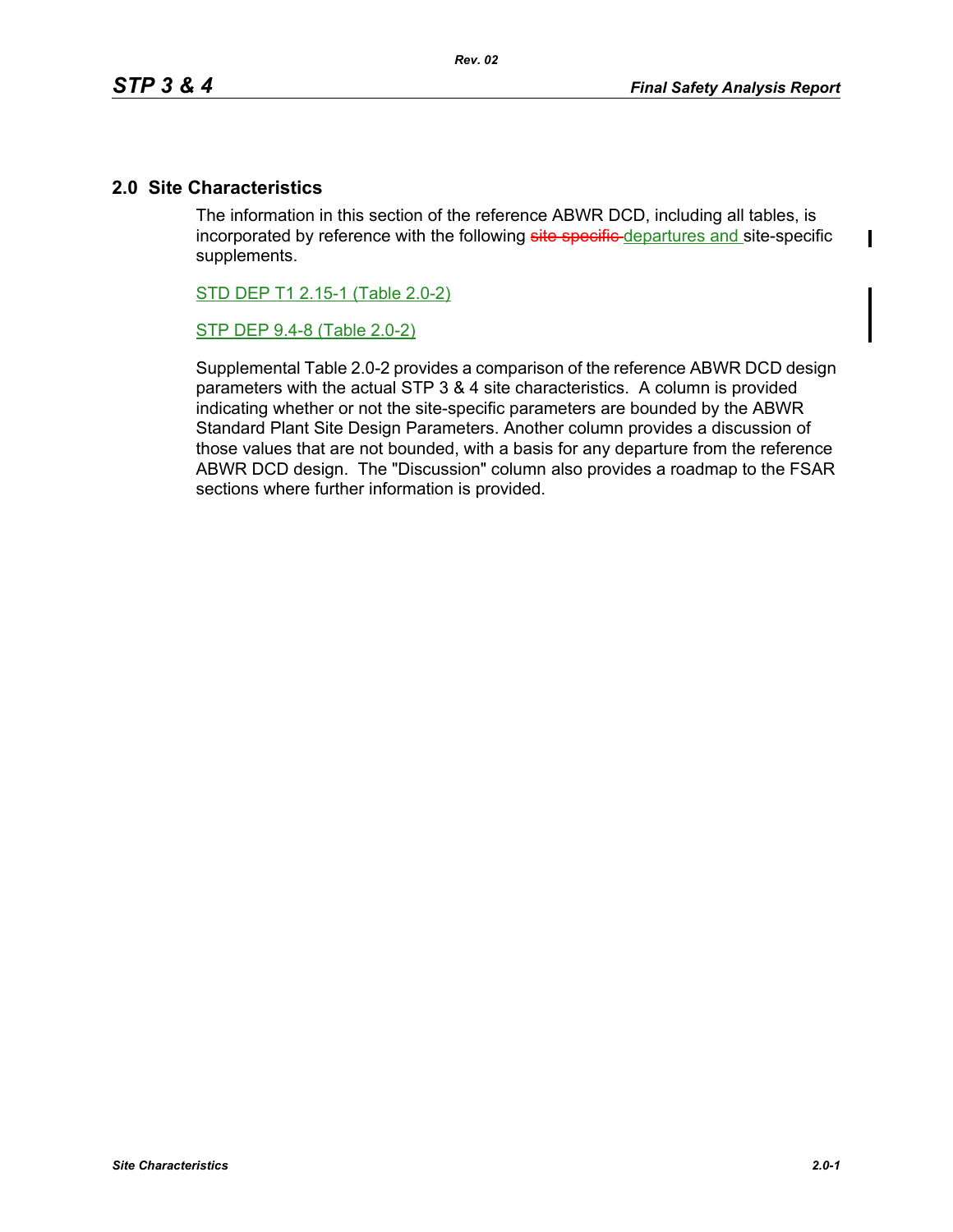| <b>Subject</b>                          | <b>ABWR Standard Plant Site</b><br><b>Design Parameters</b>                                                                                                                       | STP 3 & 4 Site Characteristics                                   | <b>Bounded</b><br>(Yes/No) | <b>Discussion</b>                                                                         |
|-----------------------------------------|-----------------------------------------------------------------------------------------------------------------------------------------------------------------------------------|------------------------------------------------------------------|----------------------------|-------------------------------------------------------------------------------------------|
| Maximum<br><b>Ground Water</b><br>Level | 61.0 cm (2 ft) below grade                                                                                                                                                        | $> 61.0$ cm (2 ft) below grade.                                  | Yes                        | Further information on maximum<br>groundwater level is provided in Subsection<br>2.4S.12. |
|                                         | Extreme Wind   Basic Wind Speed:                                                                                                                                                  |                                                                  |                            | Further information on extreme winds is                                                   |
|                                         | 177 km/h [1] /197 km/h [2]<br>Per Section 3.3.1.1, the<br>reference ABWR DCD basic<br>wind speed corresponds to a 50-<br>year/100-year wind velocity (3-<br>second wind gust) of: |                                                                  |                            | provided in Subsection 2.3S.1.                                                            |
|                                         | 203 km/h/225 km/h<br>(126 mph/140 mph)                                                                                                                                            | 201 km/h/215 km/h<br>(125 mph/134 mph) for 3-second wind<br>gust | Yes                        |                                                                                           |
|                                         |                                                                                                                                                                                   |                                                                  |                            |                                                                                           |
|                                         |                                                                                                                                                                                   |                                                                  |                            |                                                                                           |
|                                         |                                                                                                                                                                                   |                                                                  |                            |                                                                                           |
|                                         |                                                                                                                                                                                   |                                                                  |                            |                                                                                           |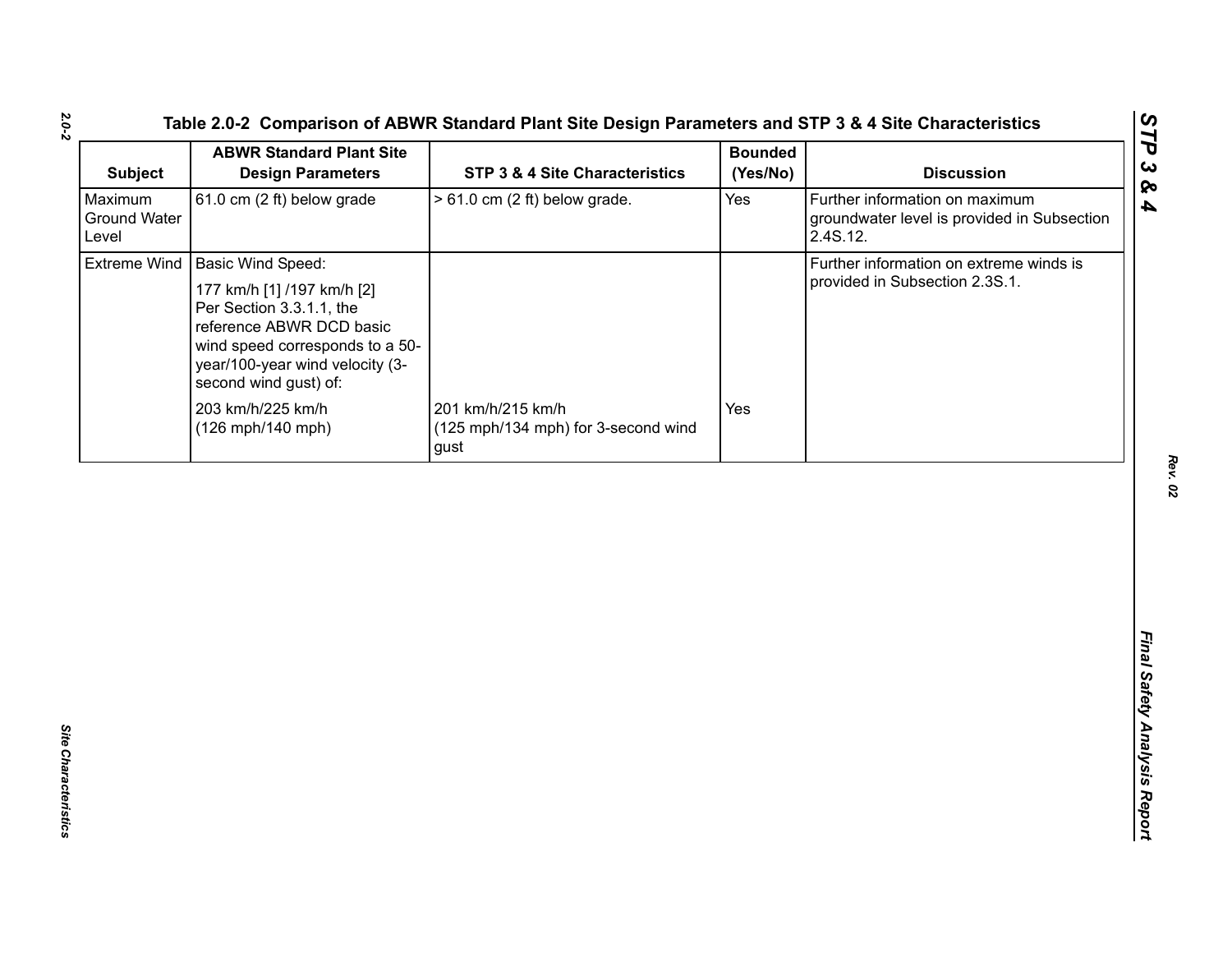| 30.5 cm (1 ft) below grade<br><b>No</b><br>As discussed in Subsection 2.4S.4, the<br>Maximum<br>414.5442.0 cm (43.614.5 ft) above<br>nominal plant grade<br>maximum flood level is 47.648.5 ft<br>Flood (or<br>(4450.81478.3 cm) above MSL (MSL<br>Tsunami)<br>NVGD29). This level is due to breach of the<br>Level [8]<br>Main Cooling Reservoir (MCR) resulting in a<br>flood level of approximately 43.614.5 ft<br>(414.5442.0 cm) above nominal plant grade,<br>which is 34 ft (1036.3 cm) MSL (see STP<br>DEP T1 5.0-1).<br>STP 3 & 4 safety-related structures,<br>systems, and components (SSCs) are<br>designed for or protected from this flooding<br>of water into the Reactor Buildings and<br>Control Buildings in case of a flood. Flooding<br>protection requirements due to the maximum<br>flood level are discussed in Section 3.4.<br>In addition, an external flooding PRA<br>analyses for STP 3 & 4 concluded that the<br>risk from external flooding is acceptably low<br>as discussed in Section 19R. | <b>Design Parameters</b> | <b>STP 3 &amp; 4 Site Characteristics</b> | <b>Bounded</b><br>(Yes/No) | <b>Discussion</b>                              |
|----------------------------------------------------------------------------------------------------------------------------------------------------------------------------------------------------------------------------------------------------------------------------------------------------------------------------------------------------------------------------------------------------------------------------------------------------------------------------------------------------------------------------------------------------------------------------------------------------------------------------------------------------------------------------------------------------------------------------------------------------------------------------------------------------------------------------------------------------------------------------------------------------------------------------------------------------------------------------------------------------------------------------|--------------------------|-------------------------------------------|----------------------------|------------------------------------------------|
|                                                                                                                                                                                                                                                                                                                                                                                                                                                                                                                                                                                                                                                                                                                                                                                                                                                                                                                                                                                                                            |                          |                                           |                            |                                                |
|                                                                                                                                                                                                                                                                                                                                                                                                                                                                                                                                                                                                                                                                                                                                                                                                                                                                                                                                                                                                                            |                          |                                           |                            | event by watertight doors to prevent the entry |
|                                                                                                                                                                                                                                                                                                                                                                                                                                                                                                                                                                                                                                                                                                                                                                                                                                                                                                                                                                                                                            |                          |                                           |                            |                                                |
|                                                                                                                                                                                                                                                                                                                                                                                                                                                                                                                                                                                                                                                                                                                                                                                                                                                                                                                                                                                                                            |                          |                                           |                            |                                                |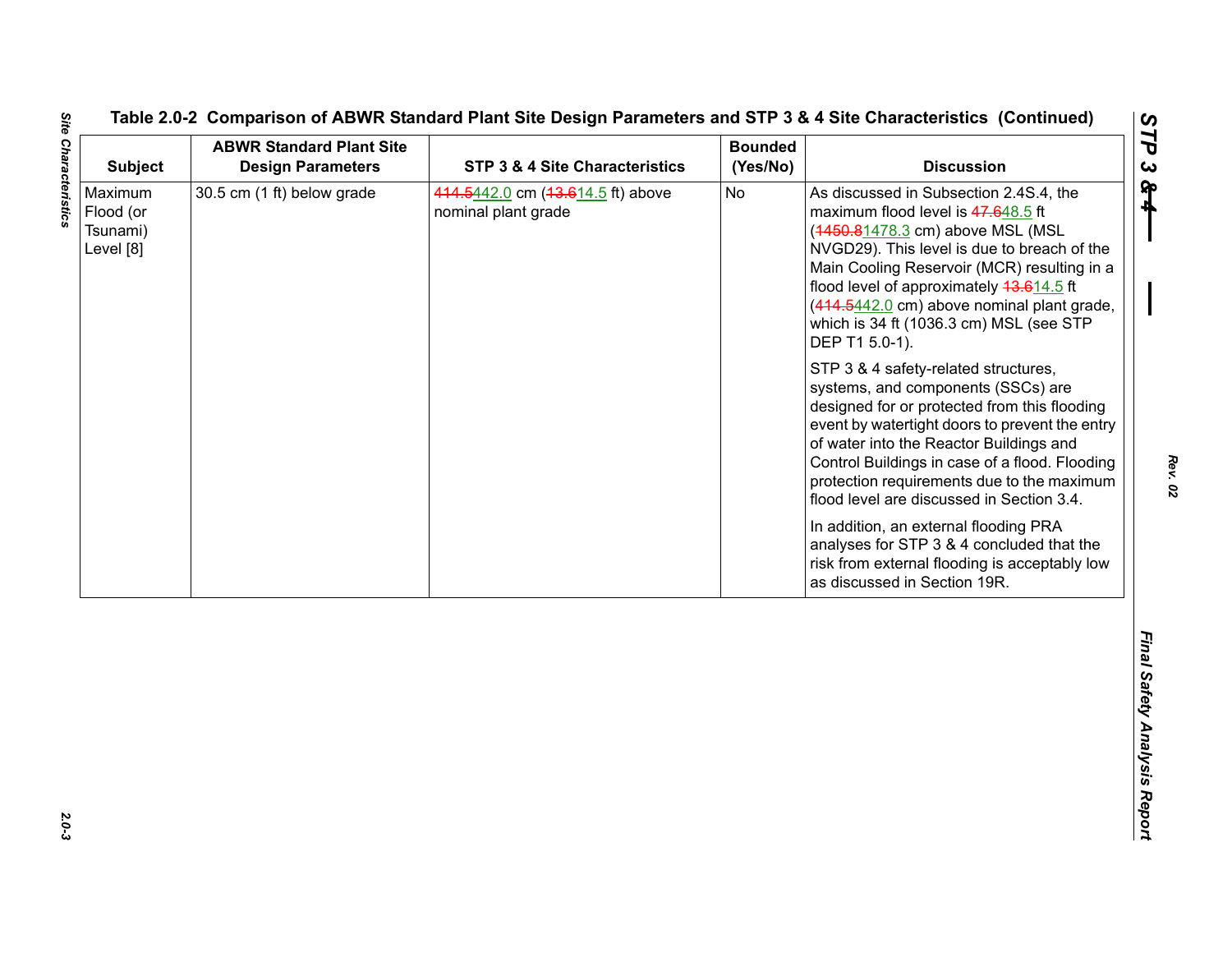| Further information on tornado parameters is<br>Yes<br>provided in Subsection 2.3S.1.<br>Yes<br>Yes<br>Yes                                                                                                              | Maximum Tornado Wind Speed:<br>322 km/h (200 mph)<br>483 km/h (300 mph)<br>Maximum Rotational Speed:<br>257 km/h (160 mph)<br>386 km/h (240 mph)<br>Translational Velocity:<br>64 km/h (40 mph) |
|-------------------------------------------------------------------------------------------------------------------------------------------------------------------------------------------------------------------------|-------------------------------------------------------------------------------------------------------------------------------------------------------------------------------------------------|
|                                                                                                                                                                                                                         |                                                                                                                                                                                                 |
|                                                                                                                                                                                                                         |                                                                                                                                                                                                 |
|                                                                                                                                                                                                                         | 97 km/h (60 mph)                                                                                                                                                                                |
|                                                                                                                                                                                                                         | Radius:<br>45.7m (150 ft)<br>45.7 m (150 ft)                                                                                                                                                    |
| Yes                                                                                                                                                                                                                     | Maximum Pressure Drop:<br>6.2 kPaD (0.9 psi)<br>13.827 kPaD (2.0 psi)                                                                                                                           |
| Yes                                                                                                                                                                                                                     | Rate of Pressure Drop:<br>2.8 kPa/sec (0.4 psi/sec)<br>8.277 kPa/s (1.2 psi/sec)                                                                                                                |
| STP site is enveloped by the maximum<br>Yes<br>Further information on missile spectra is<br>tornado wind speed corresponding to a<br>provided in Subsections 3.5.1.4.<br>$1 \times 10^{-7}$ per year 483 km/h (300 mph) | Missile Spectra:<br>Spectrum I [4]<br>probability of                                                                                                                                            |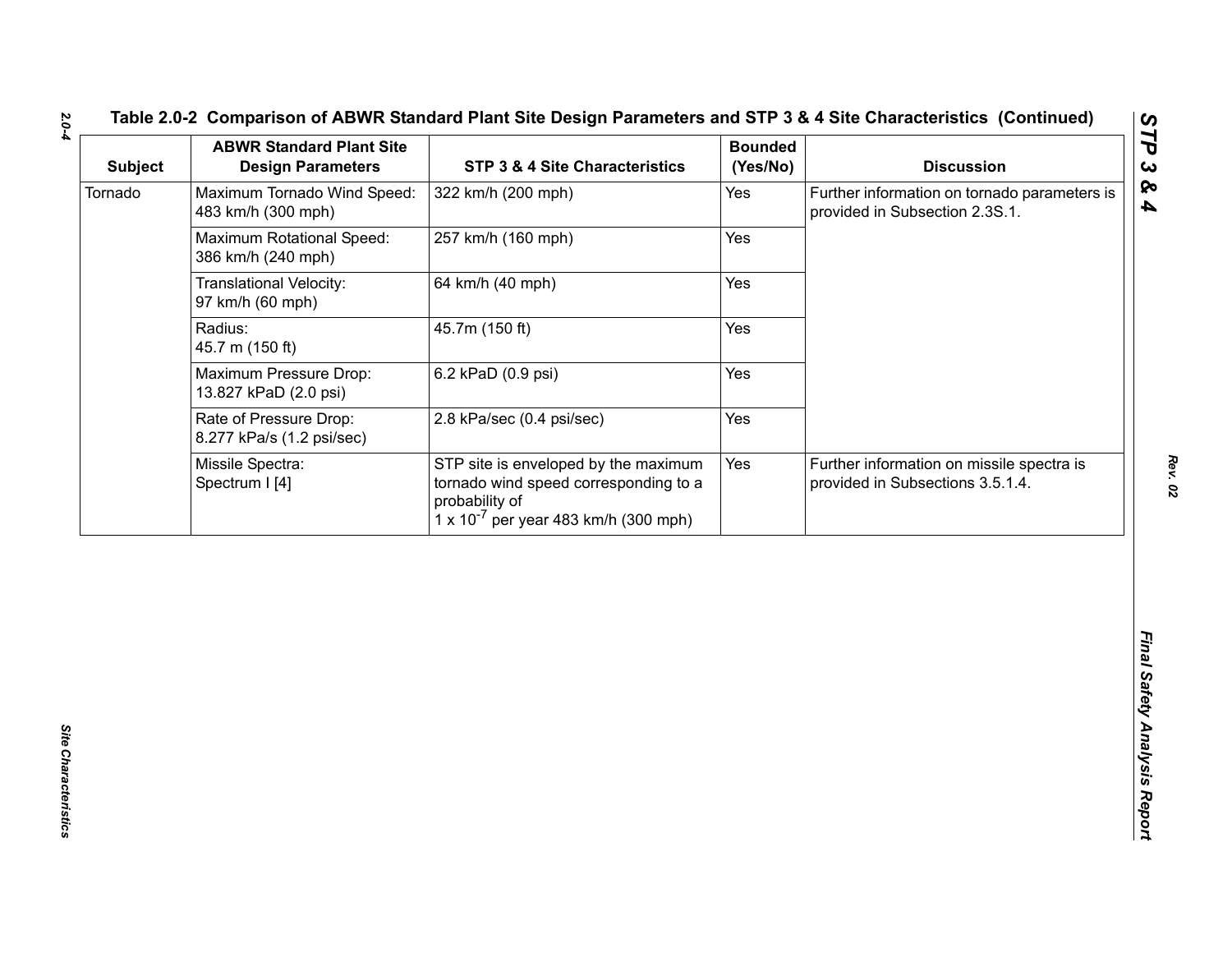| <b>Subject</b>                        | <b>ABWR Standard Plant Site</b><br><b>Design Parameters</b> | STP 3 & 4 Site Characteristics                   | <b>Bounded</b><br>(Yes/No) | <b>Discussion</b>                                                                                                                                                                                                                                                                                                                                                                                                                                                                                                                                                                                                                                                                                                                                                                                                                                                                         |
|---------------------------------------|-------------------------------------------------------------|--------------------------------------------------|----------------------------|-------------------------------------------------------------------------------------------------------------------------------------------------------------------------------------------------------------------------------------------------------------------------------------------------------------------------------------------------------------------------------------------------------------------------------------------------------------------------------------------------------------------------------------------------------------------------------------------------------------------------------------------------------------------------------------------------------------------------------------------------------------------------------------------------------------------------------------------------------------------------------------------|
| Precipitation<br>(for Roof<br>Design) | Maximum Rainfall Rate:<br>49.3 cm/h (19.4 in/hr) [3]        | 50.3 cm/h (19.8 in/hr)                           | No                         | As discussed in Subsection 2.4S.2, the site-<br>specific maximum rainfall rate is 50.3 cm/h<br>(19.8 in/hr), which exceeds the DCD<br>standard plant site design parameter (see<br>STP DEP T1 5.0-1).                                                                                                                                                                                                                                                                                                                                                                                                                                                                                                                                                                                                                                                                                     |
|                                       |                                                             |                                                  |                            | The maximum rainfall rate is used as one<br>factor in determining the structural loading<br>conditions for roof design. A review of the<br>reference ABWR DCD Tier 2 Appendices<br>3H.1 <sub>7</sub> and 3H.2, and 3H.3, indicates that<br>standard ABWR Seismic Category I<br>structures have roofs without parapets or<br>parapets with scuppers to supplement roof<br>drains so that large inventories of<br>precipitation cannot accumulate. Appendix<br>3H.6 states that the roof of the site-specific<br>Seismic Category I structures (i.e. reactor<br>service water pump houses) are designed<br>without parapets so that excessive ponding<br>of water cannot occur. Therefore, the 1<br>cm/hr exceedance in maximum rainfall rate<br>will not result in a substantial increase in the<br>roof design loading; and therefore, will not<br>affect the design of these structures. |
|                                       | Maximum Snow Load:                                          |                                                  |                            | Further information on maximum snow load                                                                                                                                                                                                                                                                                                                                                                                                                                                                                                                                                                                                                                                                                                                                                                                                                                                  |
|                                       | 2.394 kPa (50 psf)                                          | $0$ kPa $(0$ psf)<br>(100-year return snow pack) | Yes                        | is provided in Subsection 2.3S.1.                                                                                                                                                                                                                                                                                                                                                                                                                                                                                                                                                                                                                                                                                                                                                                                                                                                         |

<u>ြက</u>

2.0-5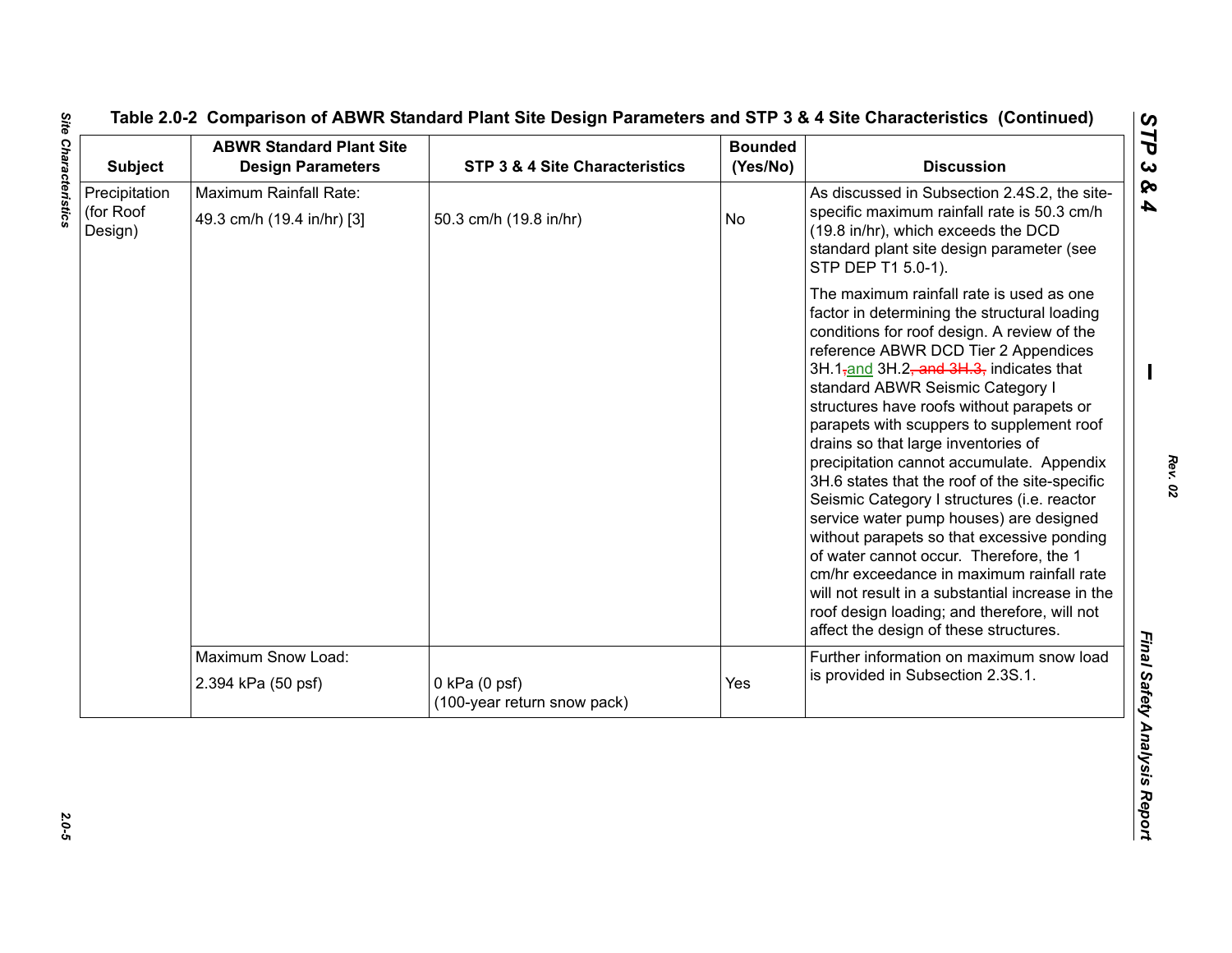# **Table 2.0-2 Comparison of ABWR Standard Plant Site Design Parameters and STP 3 & 4 Site Characteristics (Continued)**

| <b>Subject</b>                   | <b>ABWR Standard Plant Site</b><br><b>Design Parameters</b>  | STP 3 & 4 Site Characteristics               | <b>Bounded</b><br>(Yes/No)          | <b>Discussion</b>                                                                                                                                                                                                                                                                                                                                                                                                                                                                                                                                                                                                                              |  |  |
|----------------------------------|--------------------------------------------------------------|----------------------------------------------|-------------------------------------|------------------------------------------------------------------------------------------------------------------------------------------------------------------------------------------------------------------------------------------------------------------------------------------------------------------------------------------------------------------------------------------------------------------------------------------------------------------------------------------------------------------------------------------------------------------------------------------------------------------------------------------------|--|--|
| Ambient<br>Design<br>Temperature | 1% Exceedance Values<br>combination with coincident wet-bulb |                                              | The maximum dry-bulb temperature in |                                                                                                                                                                                                                                                                                                                                                                                                                                                                                                                                                                                                                                                |  |  |
|                                  | Maximum:<br>37.8°C (100°F) dry-bulb                          | 32.8°C (91°F) dry-bulb [9]                   | Yes                                 | temperature provides the state point<br>(enthalpy of the air) that is used as design                                                                                                                                                                                                                                                                                                                                                                                                                                                                                                                                                           |  |  |
|                                  | Maximum:<br>25°C (77°F) wet-bulb<br>(coincident)             | 26.3°C (79.3°F) wet-bulb<br>(coincident) [9] | <b>No</b>                           | input for HVAC system design to determine<br>cooling loads. The 1% exceedance STP<br>site-specific state point value is not bounded                                                                                                                                                                                                                                                                                                                                                                                                                                                                                                            |  |  |
|                                  | Maximum:<br>26.7°C (80°F) wet-bulb<br>(non-coincident)       | 27.3°C (81.2°F) wet-bulb<br>(non-coincident) | <b>No</b>                           | by the 1% exceedance ABWR state point<br>(see STP DEP T1 5.0-1).                                                                                                                                                                                                                                                                                                                                                                                                                                                                                                                                                                               |  |  |
|                                  |                                                              |                                              |                                     | The minimum site-specific temperature of<br>2.1°C and maximum site-specific<br>temperature of 32.8°C are design input used<br>to determine heating loads for the non-safety<br>related HVAC system.                                                                                                                                                                                                                                                                                                                                                                                                                                            |  |  |
|                                  | Minimum:<br>$-23.3^{\circ}$ C (-9.9 $^{\circ}$ F)            | $2.1^{\circ}$ C (35.8 $^{\circ}$ F)          | Yes                                 | Based on a review of the reference ABWR<br>DCD Tier 2 Section 9.4, the Control Building                                                                                                                                                                                                                                                                                                                                                                                                                                                                                                                                                        |  |  |
|                                  |                                                              | 0% Exceedance Values (Historical limit)      |                                     | HVAC, Reactor Building Secondary<br><b>Containment HVAC, and Reactor Building</b>                                                                                                                                                                                                                                                                                                                                                                                                                                                                                                                                                              |  |  |
|                                  | Maximum:<br>46.1°C (115°F) dry-bulb                          | 43°C (109.4°F) dry-bulb                      | Yes                                 | Safety Related Electrical Equipment HVAC<br>systems are designed for an outdoor                                                                                                                                                                                                                                                                                                                                                                                                                                                                                                                                                                |  |  |
|                                  | Maximum:<br>26.7°C (80°F) wet-bulb<br>(coincident)           | 24°C (75.2°F) wet-bulb (coincident)          | Yes                                 | summer maximum temperature of 46°C.<br>This temperature corresponds to the ABWR<br>0% exceedance value. The ABWR 0%<br>exceedance state point bounds the STP site-<br>specific 0% exceedance state point and the<br>1% exceedance state point. Therefore, the<br>reference ABWR DCD cooling loads<br>calculated based on 0% exceedance values<br>for Control Building HVAC, Reactor Building<br>Secondary Containment HVAC, and Reactor<br><b>Building Safety Related Electrical Equipment</b><br>HVAC systems are bounding. Therefore, the<br>change in 1% exceedance wet bulb<br>temperature has no adverse impact on these<br>HVAC systems. |  |  |

*2.0-6*

*Rev. 02*

Site Characteristics *Site Characteristics*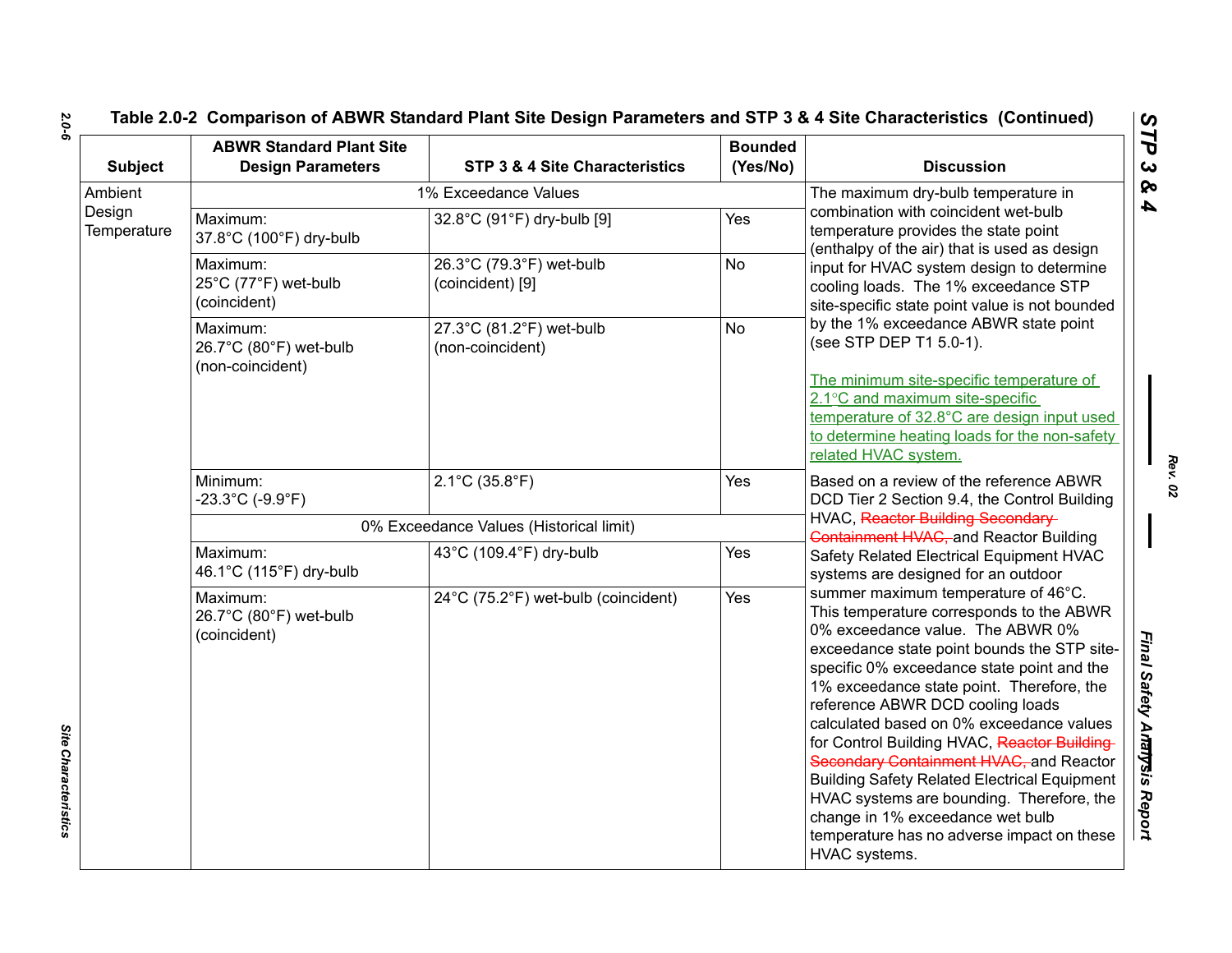| <b>Subject</b> | <b>ABWR Standard Plant Site</b><br><b>Design Parameters</b> | STP 3 & 4 Site Characteristics                | <b>Bounded</b><br>(Yes/No) | <b>Discussion</b>                                                                                                                                                                                                                                                                                                                                                                                                                                                                                                                                     |
|----------------|-------------------------------------------------------------|-----------------------------------------------|----------------------------|-------------------------------------------------------------------------------------------------------------------------------------------------------------------------------------------------------------------------------------------------------------------------------------------------------------------------------------------------------------------------------------------------------------------------------------------------------------------------------------------------------------------------------------------------------|
|                | Maximum<br>27.2°C (81°F) wet-bulb<br>(non-coincident)       | 29.1°C (84.4°F) wet-bulb (non-<br>coincident) | No                         | The non-safety related Reactor Building<br>Secondary Containment HVAC system has<br>been redesigned. Details of the changes can                                                                                                                                                                                                                                                                                                                                                                                                                       |
|                | Minimum:<br>$-40^{\circ}$ C (-40 $^{\circ}$ F)              | $-12.2^{\circ}$ C (10 $^{\circ}$ F)           | Yes                        | be found in Chapter 9.4. The Radwaste<br>Building, some of the Radwaste<br>Management systems, and the Radwaste<br>Building HVAC systems have been<br>redesigned. Further details of these changes<br>can be found in Chapter 11 and Chapter 9.4.<br>The Radwaste Building HVAC systems are<br>STP specific and have been designed to<br>STP site-specific ambient temperatures and<br>the revised HVAC design is compliant with<br>STP 3&4 Characteristics.<br>The maximum non-coincident wet-bulb is<br>used as input for short-term performance of |
|                |                                                             |                                               |                            | cooling towers. and evaporative coolers. In<br>the case of STP 3 & 4, this value is an hourly<br>data point for the 30-day evaporation<br>analysis. The site-specific maximum non-<br>coincident wet-bulb temperatures on an<br>hourly basis are not bounded by the<br>reference ABWR site parameters. However,<br>the calculated 30-day and 24-hour<br>consecutive maximum non-coincident wet-<br>bulb temperatures have been determined to<br>be less than the DCD non-coincident hourly<br>value (see STP DEP T1 5.0-1).                           |

2.0-7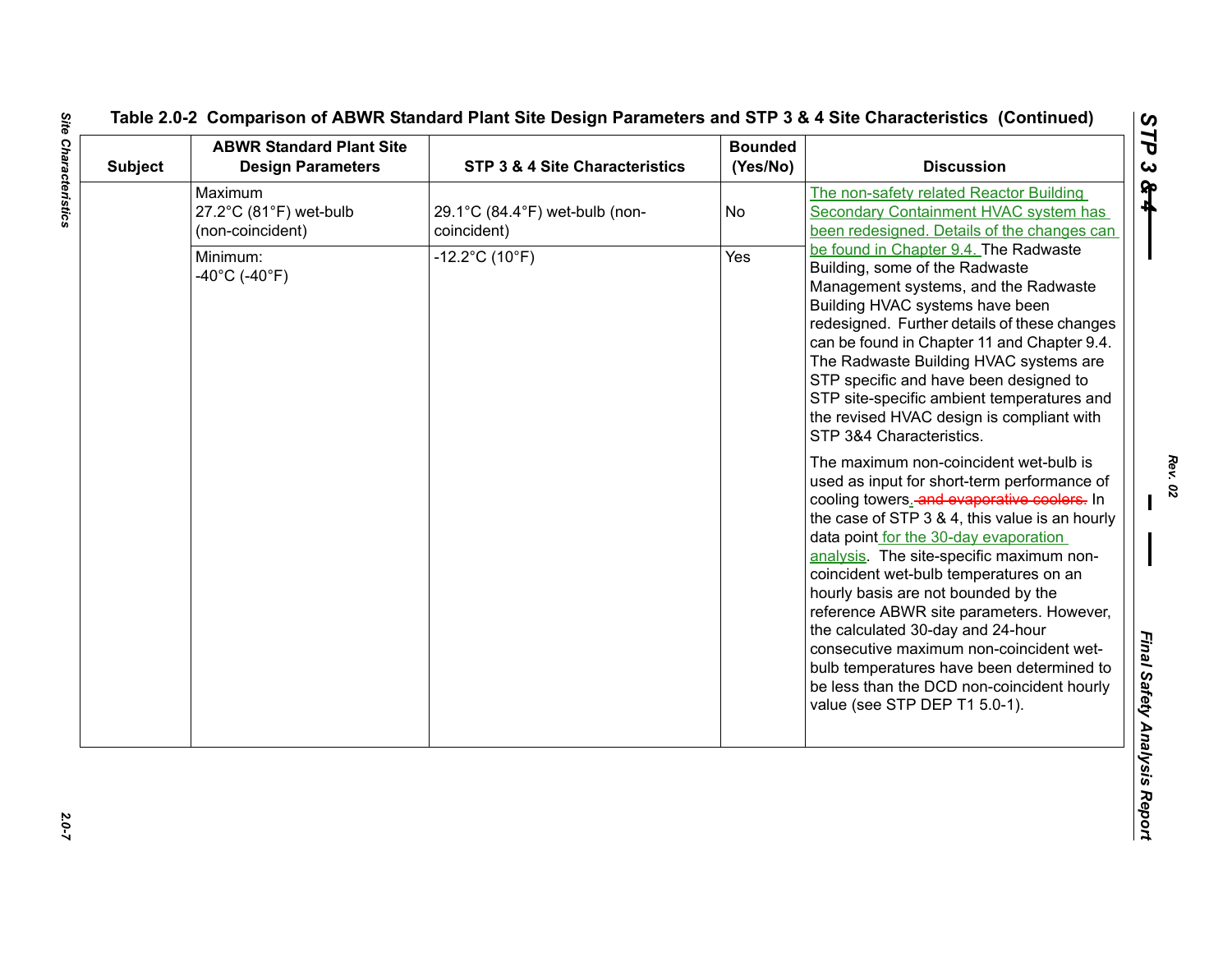| <b>Subject</b>  | <b>ABWR Standard Plant Site</b><br><b>Design Parameters</b>                                     | <b>STP 3 &amp; 4 Site Characteristics</b>                                                                         | <b>Bounded</b><br>(Yes/No) | <b>Discussion</b>                                                                                                                                                                                                                                                                                                                                                                                                                                                                                                                                       |
|-----------------|-------------------------------------------------------------------------------------------------|-------------------------------------------------------------------------------------------------------------------|----------------------------|---------------------------------------------------------------------------------------------------------------------------------------------------------------------------------------------------------------------------------------------------------------------------------------------------------------------------------------------------------------------------------------------------------------------------------------------------------------------------------------------------------------------------------------------------------|
|                 |                                                                                                 |                                                                                                                   |                            | The UHS cooling tower long-term cumulative<br>evaporation for the postulated LOCA case<br>has been evaluated using the STP site-<br>specific worst-case 30 consecutive day<br>weather data. The UHS basin water<br>temperature has been evaluated using the<br>STP 3 & 4 site characteristic wet-bulb (non-<br>coincident) value.worst one-day (24 hour)<br>weather data. Thus, the 0% exceedance and<br>1% exceedance values for non coincident<br>wet-bulb temperatures not being bounded<br>have no adverse impact on the STP 3 & 4<br>UHS analysis. |
| Soil Properties | Minimum Static Bearing<br>Capacity:<br>718.20 kPa (15,000 psf) [5]                              | Minimum bearing capacity 718.20 kPa<br>(15,000 psf) (gross pressure) with<br>average settlements up to 7.0 inches | Yes                        | Further information on minimum static<br>bearing capacity is provided in Subsection<br>2.5S.4.                                                                                                                                                                                                                                                                                                                                                                                                                                                          |
|                 | Minimum Shear Wave Velocity:<br>305 m/s (1000 ft/sec) [6]                                       | STP 3 - 381 m/s (1250 ft/sec)<br>STP 4 379 m/s (1243 ft/sec)See Note<br>6a                                        | YesNo                      | Further information on minimum shear wave<br>velocity provided in Subsections 2.5S.4.4<br>and 2.5S.4.7.                                                                                                                                                                                                                                                                                                                                                                                                                                                 |
|                 | Liquefaction Potential:<br>None at plant site resulting from<br>site specific SSE ground motion | None                                                                                                              | Yes                        | Further information on liquefaction potential<br>is provided in Subsection 2.5S.4.8.                                                                                                                                                                                                                                                                                                                                                                                                                                                                    |
| Seismology      | <b>SSE Peak Ground Acceleration</b><br>(PGA): 0.30g [7]                                         | Ground Mean Response Spectra<br>(GMRS) PGA: 0.09g                                                                 | Yes                        | Further information on the GMRS calculation<br>of PGA is provided in Subsection 2.5S.2.6.                                                                                                                                                                                                                                                                                                                                                                                                                                                               |
|                 | <b>SSE Response Spectra:</b><br>per RG 1.60                                                     | GMRS developed per RG 1.208                                                                                       | Yes                        | Further information on the SSE Response<br>Spectra with site-specific GMRS is provided<br>in Subsection 2.5S.2.6.                                                                                                                                                                                                                                                                                                                                                                                                                                       |
|                 | <b>SSE Time History:</b><br><b>Envelope SSE Response</b><br>Spectra                             |                                                                                                                   |                            | See Appendix 3H.6 for discussion of site-<br>specific time histories consistent with the<br>GMRS defined in Subsection 2.5S.2 as input<br>to the seismic analysis of the site specific<br>structures.                                                                                                                                                                                                                                                                                                                                                   |

*2.0-8*

*Rev. 02*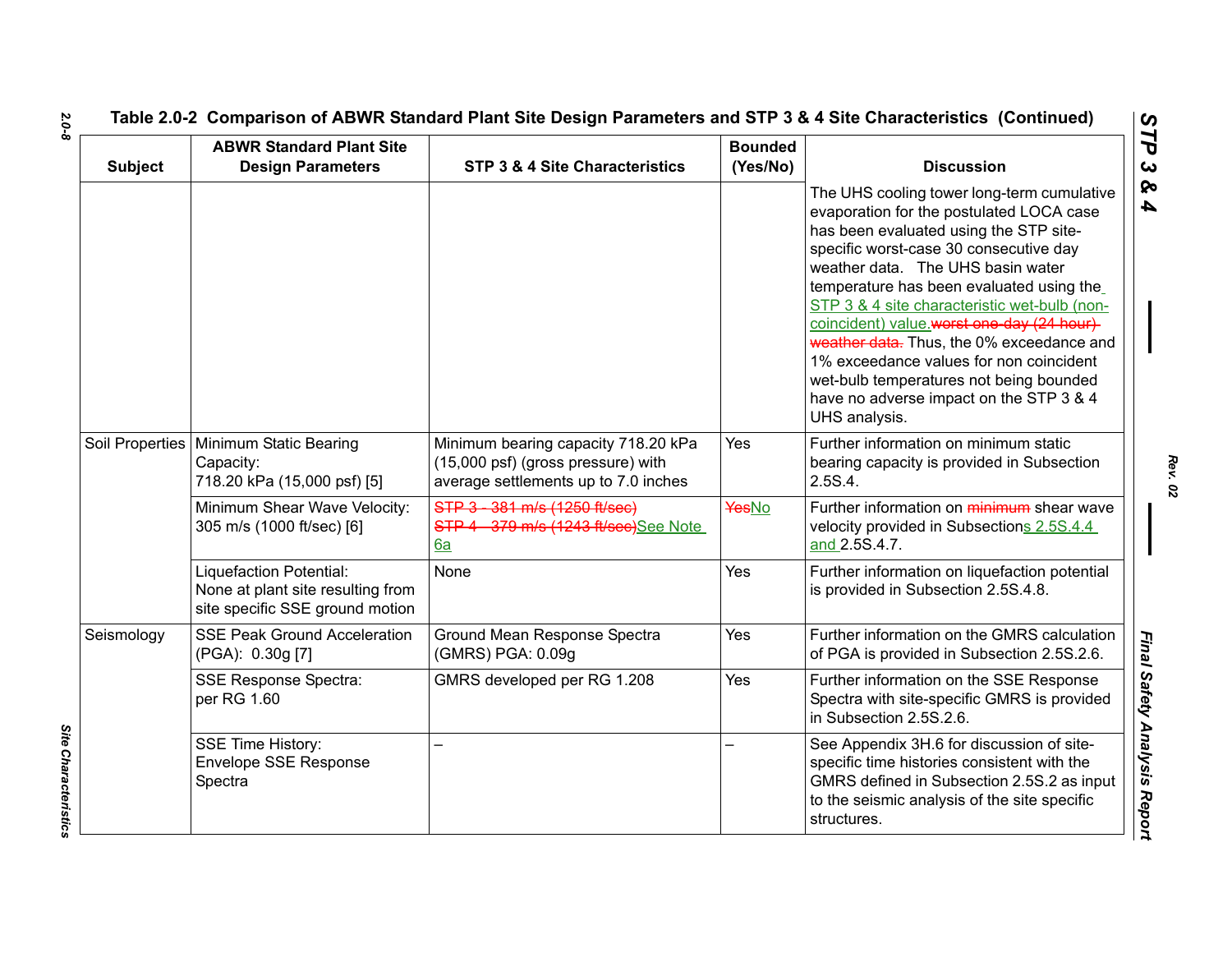| <b>Subject</b>                     | <b>ABWR Standard Plant Site</b><br><b>Design Parameters</b>         | STP 3 & 4 Site Characteristics                                             | <b>Bounded</b><br>(Yes/No) | <b>Discussion</b>                                                                                                                                                                                                                                                                                                                                                                                                                                                                                                                                                                                                                                                                                                                                                                                                                                                                                                                                                                                                                                                                                                                                                                                                                                                                                                                                                                                |
|------------------------------------|---------------------------------------------------------------------|----------------------------------------------------------------------------|----------------------------|--------------------------------------------------------------------------------------------------------------------------------------------------------------------------------------------------------------------------------------------------------------------------------------------------------------------------------------------------------------------------------------------------------------------------------------------------------------------------------------------------------------------------------------------------------------------------------------------------------------------------------------------------------------------------------------------------------------------------------------------------------------------------------------------------------------------------------------------------------------------------------------------------------------------------------------------------------------------------------------------------------------------------------------------------------------------------------------------------------------------------------------------------------------------------------------------------------------------------------------------------------------------------------------------------------------------------------------------------------------------------------------------------|
| Hazards in<br><b>Site Vicinity</b> | Site Proximity Missiles and<br>Aircraft:<br>$\leq 10^{-7}$ per year | Site Proximity:<br>Missiles - None<br>Aircraft hazard 1.16 x 10-7 per year | <b>No</b>                  | An evaluation of the aircraft hazards that<br>could impact the STP site was conservatively<br>estimated at 1.16 x $10^{-7}$ as discussed in<br>Subsection 2.2S.2.7.2. When estimating the<br>number of operations along the nearest<br>airway to the STP site (V-70), the number of<br>operations at each of the airports-Palacios<br>Municipal Airport, and Scholes International<br>Airport (the terminal points of airway V-70)-<br>were equally divided among the airways for<br>each airport to determine the potential<br>number of operations along the V-70 airway.<br>This is a very conservative assumption since<br>general aviation aircraft mainly fly under<br>Visual Flight Rules or Instrument Flight Rules<br>condition and under new Federal Aviation<br>Administration regulations, most commercial<br>and military aircraft will fly point-to-point<br>rather than in specific airways.<br>Thus, because of the inherent conservatism<br>in the aircraft accident analysis, the<br>estimated aircraft hazard of 1.16 $\times$ 10 <sup>-7</sup> is<br>within the order of magnitude of 10 <sup>-7</sup> and<br>meets the intent of the criteria specified in<br>RG 1.206 and NUREG-0800, Section<br>3.5.1.6.<br>No other hazards in the STP site vicinity<br>were identified that could approach a<br>frequency of 10 <sup>-7</sup> per year as discussed in<br>Section 2.2S. |
|                                    | <b>Toxic Gases:</b><br>None                                         | None                                                                       | Yes                        | Further information on toxic gases is<br>provided in Subsection 2.2S.3.                                                                                                                                                                                                                                                                                                                                                                                                                                                                                                                                                                                                                                                                                                                                                                                                                                                                                                                                                                                                                                                                                                                                                                                                                                                                                                                          |
|                                    | <b>Volcanic Activity:</b><br>None                                   | None                                                                       | Yes                        | Further information on volcanic activity is<br>discussed in Subsection 2.5S.1.                                                                                                                                                                                                                                                                                                                                                                                                                                                                                                                                                                                                                                                                                                                                                                                                                                                                                                                                                                                                                                                                                                                                                                                                                                                                                                                   |

**Site Characteristics** *Site Characteristics 2.0-9*

2.0-9